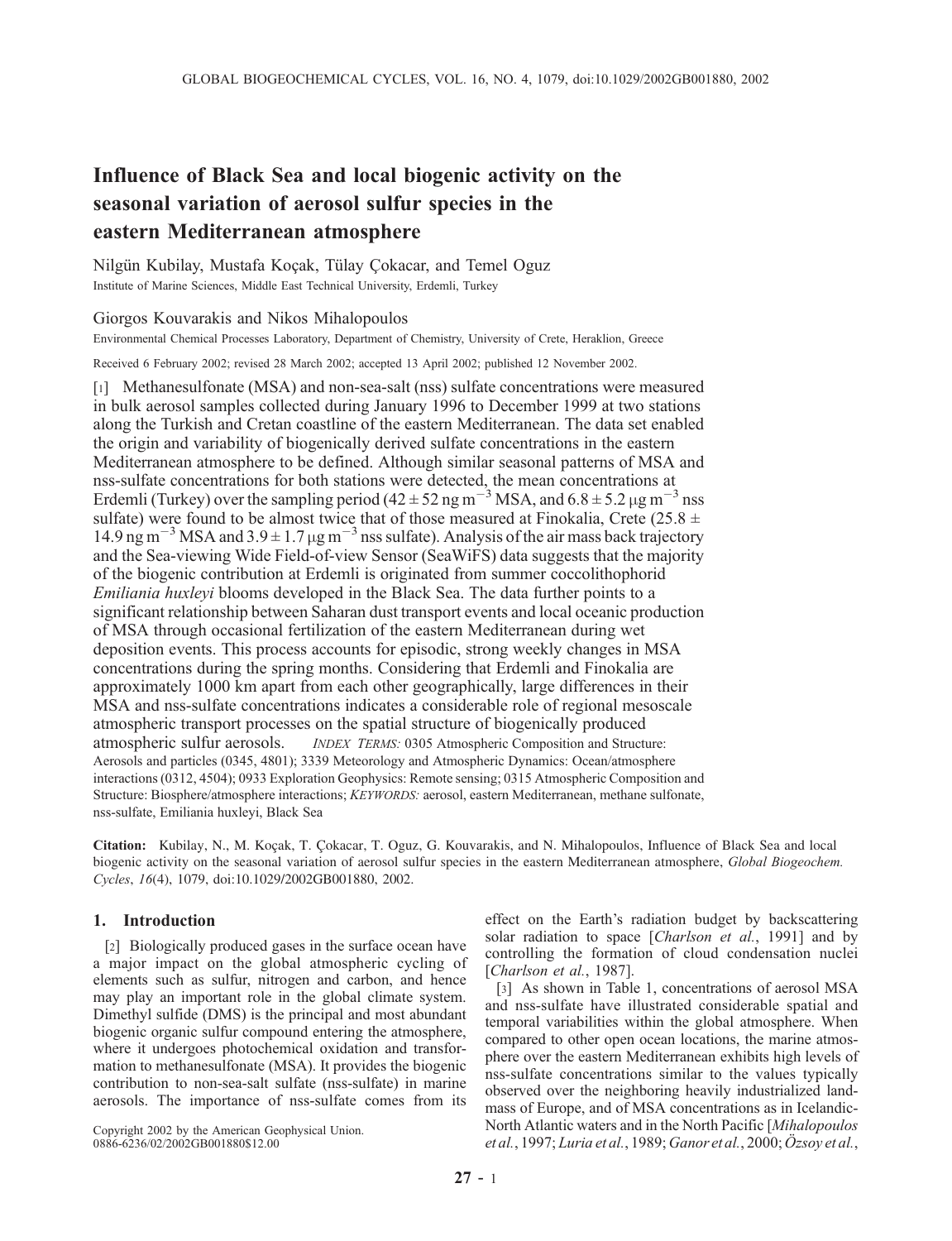Table 1. Comparison of the Mean and Range of Aerosol Sulfate and Methanesulfonate Concentrations Reported From Various Locations Around the World

| Location                                                                                   | nss-SO <sub>4</sub> <sup>-</sup> ( $\mu$ g m <sup>-3</sup> ) | $MSA(ng m-3)$   |
|--------------------------------------------------------------------------------------------|--------------------------------------------------------------|-----------------|
|                                                                                            | Pacific Ocean <sup>a</sup>                                   |                 |
| New Zealand (36°S, 174°E) <sup>b</sup>                                                     | $0.76(0-1.5)$                                                | $34.9(1.9-136)$ |
| American Samoa (14°S, 171°W)                                                               | $0.41(0.14-0.74)$                                            | $26(10-45)$     |
| Fanning Island (4°N, 159°W)                                                                | $0.67(0.39-0.98)$                                            | $45(25-68)$     |
| Shemya $(52^{\circ}N, 174^{\circ}E)$                                                       |                                                              | $97(10-300)$    |
|                                                                                            | Atlantic Ocean <sup>c</sup>                                  |                 |
| Sal Island $(17^{\circ}N, 23^{\circ}W)$                                                    | $1.99(0.25-9.6)$                                             | $27(7.8-92)$    |
| Miami $(26^{\circ}N, 80^{\circ}W)$                                                         | $2.17(1.7-3.6)$                                              | $39(25-58)$     |
| Mace Head $(53^{\circ}N, 10^{\circ}W)$                                                     | $1.08(0.02-22.6)$                                            | $50(0.1 - 552)$ |
| Iceland $(63^{\circ}N, 20^{\circ}W)$                                                       | $0.65(0.06-23.7)$                                            | $39(0.1-408)$   |
| Atlantic Ocean (meridional<br>transect from $42^{\circ}$ S to $54^{\circ}$ N) <sup>d</sup> | $(0.3-9)$                                                    | $(3-90)$        |
| Island Sylt in the North Sea                                                               |                                                              | $(15 - 300)$    |
|                                                                                            | Eastern Mediterranean                                        |                 |
| Erdemli $(36^{\circ}N, 34^{\circ}E)^{e}$                                                   | $7.0(0-35.4)$                                                | 45 $(1-383)$    |
| Finokalia $(35^{\circ}N, 25^{\circ}E)^{t}$                                                 | 4.1 $(0.1-12.4)$                                             | $27(4-99)$      |
| Israeli coast <sup>g</sup>                                                                 | 7.4 $(2-50)$                                                 | $(21-82)$       |
|                                                                                            | Continental Europe <sup>h</sup>                              |                 |
| Greece $(38^{\circ}N, 23^{\circ}E)$                                                        | $3.7(1.1 - 35.6)$                                            |                 |
| Hungary $(46^{\circ}N, 19^{\circ}E)$                                                       | $5.9(0.06-28.9)$                                             |                 |
| Italy $(45^{\circ}N, 8^{\circ}E)$                                                          | $3.3(0.06-14.1)$                                             |                 |
| Czech Republic $(49°N, 15°E)$                                                              | 4.2 $(0.3-14.1)$                                             |                 |
| Poland $(54^{\circ}N, 17^{\circ}E)$                                                        | $3.6(0.3 - 14.9)$                                            |                 |
| Lithuania $(55^{\circ}N, 21^{\circ}E)$                                                     | $3.5(0.8-15.1)$                                              |                 |
| Russian Fed. (59°N, 29°E)                                                                  | $2.1(0.1 - 18.6)$                                            |                 |

<sup>a</sup> Saltzman et al. [1986].<br><sup>b</sup> Wylie and de Mora [1996].

D. Savoie (personal communication, 2002).

 $\sigma^d$ Burgermeister and Georgii [1991].

Present study.

f Kouvarakis and Mihalopoulos [2002].

 $g_{Ganor}$  et al. [2000]; Luria et al. [1989].

<sup>h</sup> Hjellbrekke [2000].

2000;Kouvarakis and Mihalopoulos, 2002]. However, recent SeaWIFS time series data has confirmed very poor biological production of the eastern Mediterranean. The data, therefore, indicate inability to support such high levels of MSA concentrations.  $\ddot{O}zsoy$  et al. [2000] have highlighted a close relationship between high nss-sulfate concentrations measured at Erdemli (Turkey) and a particular Emiliania huxleyi bloom event in the Black Sea during July 1992. This relationship, however, has not been supported explicitely by measurements of DMS and/or MSA concentrations as well as the spatial coverage, intensity, and duration of this particular E. huxleyi bloom event.

[4] To our knowledge, the only long-term time series data on MSA measurements in the eastern Mediterranean belong to the site at Finokalia, a coastal rural site located on Crete [Kouvarakis and Mihalopoulos, 2002]. While this data set represented the conditions of the western part of the eastern Mediterranean, the marine atmosphere over the eastern part (i.e., the Levantine Sea) has not been monitored systematically. This paper presents research findings which describes the first-reported time series data for MSA measurements over a 4-year period (1996–1999) at a station located along the Turkish coast of the Levantine basin at Erdemli. This data set is evaluated together with the complementary data from Finokalia in order to define the large scale regional and seasonal variations of MSA and nss-sulfate over the eastern Mediterranean. An independent evaluation of the Finokalia data set within the framework of the local sulfur budget analysis has been presented recently by Kouvarakis and Mihalopoulos [2002] and Kouvarakis et al. [2002].

[5] The current work primarily aims to provide a more definitive explanation for the presence of appreciably high MSA and nss-sulfate concentrations within the marine atmosphere of the poorly productive Eastern Mediterranean during the summer months. Using in situ MSA and nsssulfate measurements together with SeaWIFS data, and the air mass back trajectory analyses, the enhanced biological activity in the Black Sea is shown to be the primary explanation for the presence of elevated late-spring, summer sulfate aerosol concentrations in the easternmost part of the eastern Mediterranean. The current work, in addition, explores the role of local production triggered by episodic short-term pulses of Saharan dust on the variability of MSA concentrations during the spring season at times when there is wet deposition onto the surface waters of the eastern Mediterranean Sea [Kubilay et al., 2000].

[6] The paper is structured as follows. Section 2 briefly describes the data collection and analyses techniques, including air mass back trajectory analyses. Section 3 provides an overview for the general ecosystem characteristics of the Black Sea and the eastern Mediterranean from the perspective of atmospheric sulfur aerosol production. This section also includes some new results from our ongoing studies on the characteristics of E. huxleyi blooms in the Black Sea-Aegean Sea-eastern Mediterranean system. Following the presentation of seasonal variations of MSA and nss-sulfate concentrations at Erdemli and Finokalia in section 4, we report our findings on the possible connection between the Black Sea summer biological production and the elevated MSA concentrations of the eastern Mediterranean atmosphere in section 5. Section 6 attempts to relate weekly variations of the MSA concentrations during spring to episodic Saharan dust events and their subsequent deposition and fertilization to the eastern Mediterranean surface waters. Finally, a summary of the results and the main conclusions are given in section 7.

### 2. Material and Methods

[7] Bulk aerosol samples were collected at a rural site on the south-eastern coast of Turkey (Erdemli, 36°33'N and 34°15′E) using Whatman 41 cellulose fiber filters (20 cm  $\times$ 25 cm), and at a remote location on the northern coast of Crete (Finokalia,  $35^{\circ}24'N$  and  $25^{\circ}60'E$ ) on 0.45 µm Gelman Zefluor PTFE filters using hi-vol and low-vol samplers, respectively. Sampling has been carried out at daily intervals at Erdemli. It has varied in the range from 3 to 48 hours at Finokalia. The sampling locations are illustrated in Figure 1. For more details on local conditions of the sampling sites and aerosol collections, please refer to Kubilay et al.  $[2000]$ ,  $\ddot{O}zsoy$  et al.  $[2000]$ , Mihalopoulos et al. [1997] and Kouvarakis et al. [2000].

[8] The major soluble ion species within the atmospheric aerosol extracts were analyzed by ion chromatography (IC) using a Dionex AS4A-SC column with an ASRS-I suppres-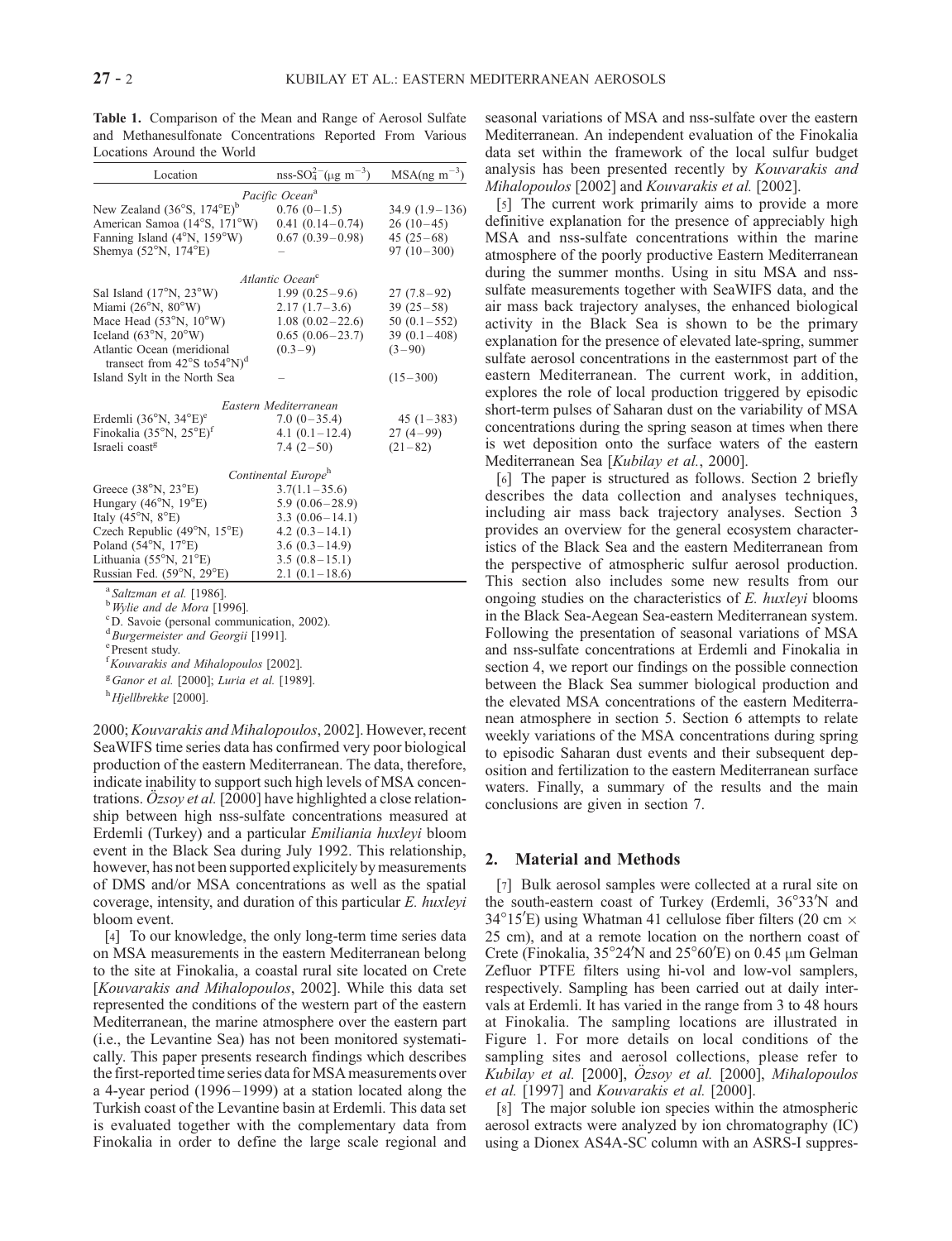

Figure 1. Location map of the eastern Mediterranean and the sampling site on the island of Crete (Finokalia) and on the southern coast of Turkey (Erdemli). R, M, and S refer to approximate locations of Rhodes, Mersa Matruh, and Shikmona gyres of the Levantine Basin, respectively. I in the greater Mediterranean Sea plot represents the region of the Ionian Sea.

sor.  $SO_4^{-2}$  (sample volume: 100  $\mu$ l) was determined with an isocratic elution at 2.0 ml min<sup>-1</sup> using a Na<sub>2</sub>CO<sub>3</sub>/NaHCO<sub>3</sub> eluent.  $MSA^-$  (sample volume: 500  $\mu$ l) was determined with isocratic elution with a 2.5 mM  $Na<sub>2</sub>B<sub>4</sub>O<sub>7</sub>$  eluent and a flow rate of 2.0 ml min<sup>-1</sup>. For cations a CS12-SC column was used with a CSRS-I suppressor. Separation was achieved under isocratic conditions with a 20 mM MSA eluent and a flow rate of 1.0 ml  $min^{-1}$ . The reproducibility of the measurements was better than 2% and the detection limit corresponded to 2 pmol  $m^{-3}$  for a mean air volume of 1000 m<sup>3</sup>. Non-sea-salt sulfate concentrations were calculated using  $Na<sup>+</sup>$  as a conservative tracer of sea-salt origin. More details on the analytical technique are given by Baboukas et al. [2000].

[9] Air mass back trajectories were provided by the European Centre for Medium Range Weather Forecasts (ECMWF). The trajectories show routes of air masses arriving between the surface and 850 hPa at the sampling sites for the past 72 hours.

# 3. General Characteristics of the Black Sea and Eastern Mediterranean Ecosystems in Relation to Oceanic Production of Atmospheric Sulfur

### 3.1. Black Sea Ecosystem Characteristics

[10] Riverine discharge into the northwestern part of the Black Sea has been altered considerably since the 1970s owing to the diminishing net fresh water inflow (due to the construction of dams). There has also been an enhancement in the nutrient fluxes (due to pollution). This has lead to the development of massive eutrophication events and changes in the nutrient content of surface waters. One outcome has been the dramatic change in the ecosystem of the Black Sea at all trophic levels. Phytoplankton community structure and

species succession have been shifted from a diatom-dominated siliceous system to a dinoflagellate and coccolithophorid-dominated nonsiliceous system [Humborg et al., 1997]. The number of species observed to bloom has doubled, areal coverage of the blooms has expanded ten-fold [Zaitsev and Mamaev, 1997], and the natural phytoplankton annual cycle with spring and autumn maxima has been replaced by a pattern involving a series of exceptional maxima [ $\tilde{Y}$ *lmaz et al.*, 1998]. Quantitative evaluation of the factors controlling these ecosystems changes and their implications on the overall biogeochemical characteristics of the water column have been reviewed by *Oguz et al.* [2001].

[11] The observed SeaWiFS-derived surface chlorophyll concentrations persistently range (every year since 1997) from  $\sim$ 1.0–1.5 mg m<sup>-3</sup>. They prevail over the basin throughout the autumn, winter, and early spring, suggesting high biological activity throughout the sea within the second half of the 1990s [see *Oguz et al.*, 2002, Figures 7 and 8]. In addition, the SEAWIFS chlorophyll patterns revealed complex spatial structure around the periphery of the basin where the meandering Rim Current circulation system maintains a continuous supply of nutrients from the northwestern shelf into the basin [see *Oguz et al.*, 2002, Figure 12]. The overall production is especially strong in the heavily polluted waters of the northwestern shelf, as well as of the adjacent Azov Sea on the north and the Marmara Sea to the southwest, which interact with the Black Sea through the Kerch and Bosphorus Straits, respectively. These regions, constituting almost 30% of the Black Sea total surface area, are identified by permanently high surface chlorophyll concentrations greater than 5 mg  $\text{m}^{-3}$ , irrespective of the seasons.

[12] A major proportion of productivity in the region appears to be composed of strong DMS producers, such as haptophytes (including coccolithophorids and small flagellates) and small dinoflagellates especially during the spring and summer months [Moncheva et al., 1998; Eker et al., 1999; Çokacar et al., 2001]. All the available findings suggest that within the last 2 decades, the Black Sea ecosystem has transformed from a mesotrophic system with a limited plankton productivity into a potential year-round DMS supplier for the atmosphere over the Black Sea-Aegean Sea- eastern Mediterranean Sea system. Unfortunately, the measurements providing quantitative estimates for the annual DMS and MSA production rates and their seasonal variations are not presently available for the Black Sea.

[13] The coccolithoprid E. huxleyi has always been one of the predominant species in the Black Sea plankton community. They have been traced by a high carbonate content in sediment cores [Hay and Honjo, 1989; Tekiroglu et al., 2001], by in situ measurements [Sorokin, 1983; Benli, 1987; Mankovsky et al., 1996; Uysal et al., 1998], and from Coastal Zone Color Scanner (CZCS) imagery [Sur et al., 1994] in different parts of the basin, some periods during the late spring-summer and the autumn-early winter. Using the 8-day composite, 9-km resolution, level 3 SeaWiFS water-leaving radiance data (normalized as if it would be measured on the ocean surface with the sun directly overhead) for 1997-2000, the temporal and spatial character-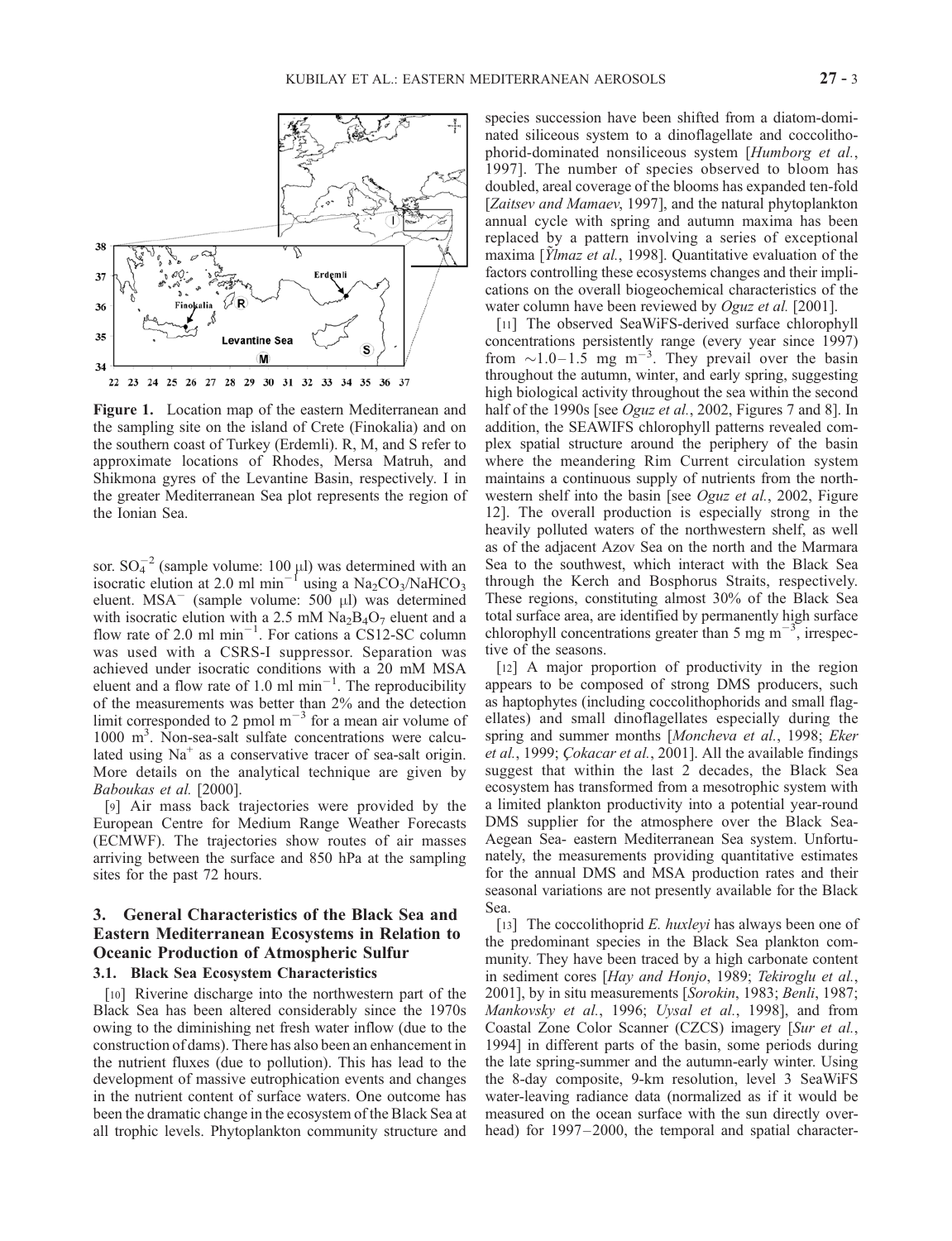

Figure 2. SeaWiFS-derived 8-day-composite coccolith distributions within the Black Sea during May – July 1998 period at Julian days (a) 137– 144 (end of May), (b) 153– 160 (early June), (c) 161– 168 (mid-June), (d) 169– 176 (late-June), (e) 177– 184 (early July), and (f ) 185– 192 (mid-July). Black represents the regions covered by coccoliths, shading represents the regions without coccoliths, and white shows no data due to cloud coverage.

istics of the blooms have been identified in the surface waters of the Black Sea according to the distinct spectral signatures of coccolith platelets [Cokacar et al., 2001]. The pixels satisfying the prespecified ranges of five distinct combinations of mean normalized water leaving radiances at 443, 510, and 555 nm have been considered to represent high concentrations of coccoliths.

[14] According to this analysis, the Black Sea experiences high reflectance patches of coccolith platelets throughout the basin each year during the May–July period (Figures 2 and 3). During 1998, the bloom marked in Figure 2 by black areas seemed to originate from the southeastern part of the Black Sea toward the end of May (Figure 2a), and then rapidly spreads throughout the basin within a week (Figure 2b), and persisted on a basinwide coverage for the entire month of June, 1998 (Figures 2c and 2d). The bloom began to diminish by early July (Figure 2e), and finally disappeared toward the end of July (Figure 2f).

[15] During the same period (May-July) of 1999, the bloom structure possessed a more patchy character (Figure 3). It commenced to spread from the northern peripheral waters of the eastern basin during mid-May (Figure 3a), eventually covering the entire eastern basin by the end of May and the early June (Figures 3b and 3c), and then

expanded into the western basin toward the end of June (Figures 3d and 3e). By mid-July, some scattered coccolith patches remained noticeable in the eastern basin (Figure 3f ).

[16] It should be noted that the Sea of Azov and the western shallow coastal waters are excluded from the interpretation of the data in these figures in order to avoid contamination from high-turbidity shelf waters. Although the current versions of the SeaWiFS algorithms are not reliable enough to infer E. huxleyi blooms in turbid waters, these heavily polluted regions, known to be very productive for almost the entire year, are characterized by complex phytoplankton species structure capable of producing DMS.

## 3.2. Eastern Mediterranean Sea Ecosystem **Characteristics**

[17] In contrast to the Black Sea, the Mediterranean Sea, particularly the Eastern Basin, is an extremely oligotrophic system [Dugdale and Wilkerson, 1988; Azov, 1991; Yacobi et al., 1995]. In the eastern Mediterranean Sea, the biological production most actively takes place only along selected coastal and peripheral waters [Psarra et al., 2000], and in the Rhodes cyclonic gyre [Napolitano et al., 2000]. The rest (i.e., the anticyclonic gyres of the Ionian basin and the anticyclonic Mersa-Matruh and Shikmona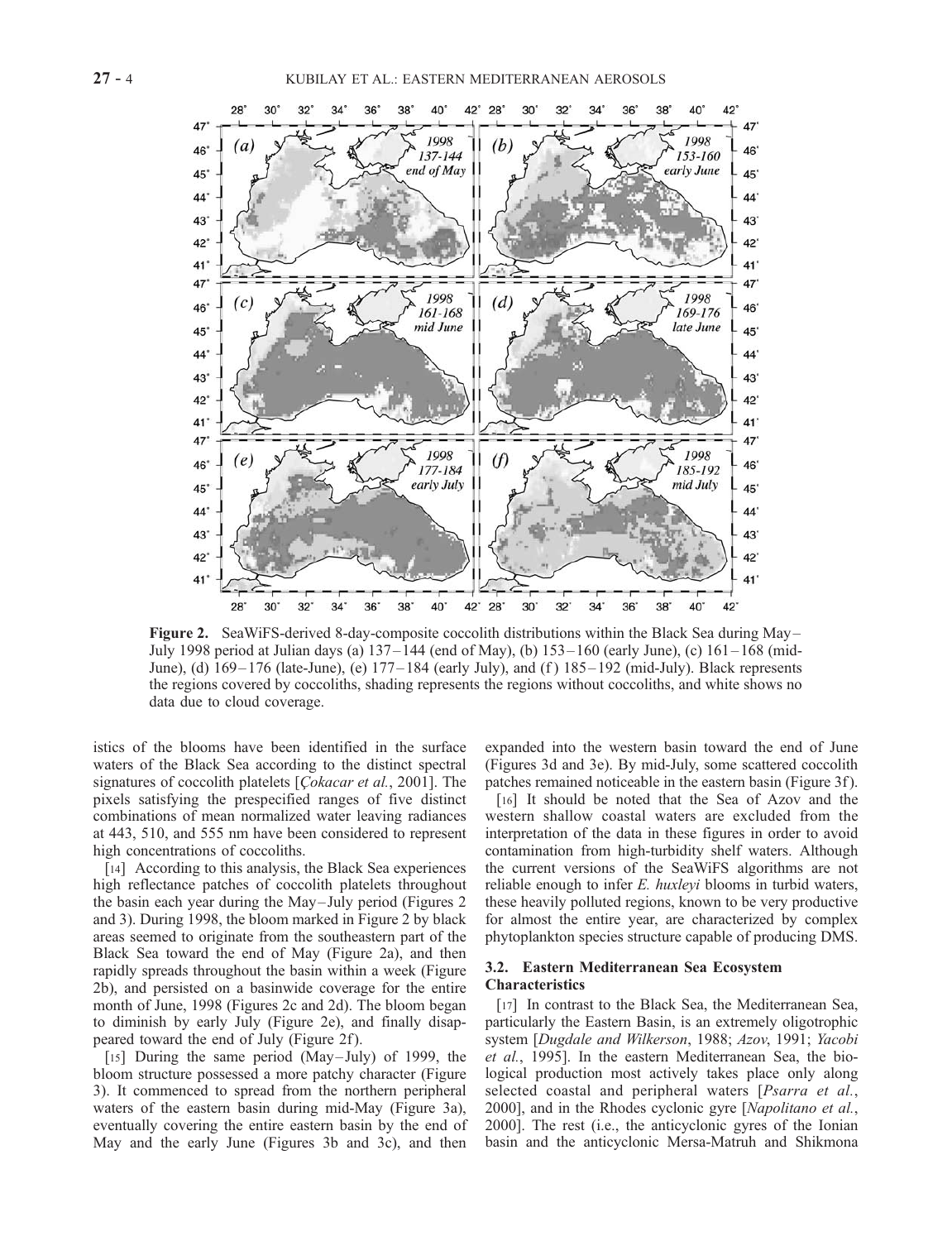

Figure 3. SeaWiFS-derived 8-day-composite coccolith distributions within the Black Sea during the May– July 1999 period at Julian days (a) 129– 136 (mid-May), (b) 145 – 152 (late May), (c) 161– 168 (mid-June), (d) 169– 176 (late-June), (e) 177 –184 (early July), and (f) 185 – 192 (mid-July). Black represents the regions covered by coccoliths, shading represents the regions without coccoliths, and white shows no data due to cloud coverage.

gyres of the Levantine basin as well as the Cretan Sea) in comparison has a low productivity. The monthly averaged pigment concentrations derived from the CZCS data for the eastern Mediterranean during the period 1979– 1985 reveal highest concentrations of  $\sim 0.2$  mg m<sup>-3</sup> during the December-March period [see Ziveri et al., 2000, Figure 6]. These concentrations are approximately an order of magnitude smaller than the corresponding values in the Black Sea [see Nezlin, 2000, Figure 1].

[18] The sediment trap measurements performed from November 1991 to August 1994 at 3000 and 3500 m depths in the westernmost part of the eastern Mediterranean [Ziveri et al., 2000] indicated that coccolithophores (mainly E. huxleyi) are the most dominant and abundant phytoplankton group with the highest fluxes taking place during March – April–May. These findings are also supported by the measurements of Knappertsbusch [1993] and Balopoulos et al. [1996]. The trap data further suggested that even though coccolithophore production dominated the system, its abundance within traps rarely reached the bloom level. The annual total coccolith flux of  $1.0 \times 10^{10}$  coccoliths m<sup>-2</sup>  $yr^{-1}$  was actually 10–100 times lower than those measured in other oceanographic regions [see Ziveri et al., 2000] and in the Black Sea [Hay and Honjo, 1989]. Because of their relatively low abundance, their detection by the SeaWiFS sensors is not as successful as in the Black Sea.

[19] Some correlations between the episodic increases of coccolith fluxes and periods of wet deposition of Saharan dust are evident from the trap data [Ziveri et al., 2000]. This relation has been explained by the fertilization of the sea with inorganic phosphorus, which is known to be the most limiting nutrient [Zohary and Robarts, 1998] controlling E. huxleyi production in the eastern Mediterranean. The possibility of episodic phytoplankton blooms triggered by atmospheric deposition of nitrogen, phosphorus and iron has also been pointed out by Guerzoni et al. [1999]. A similar relationship has been suggested over geological timescales by *Henriksson et al.* [2000]. The laboratory experiments carried out by Saydam and Senyuva [2002] have provided an independent confirmation that phosphorus and iron are the two most dominant nutrients within Saharan dust particles. For some cases, when dust depositions leads to sufficiently strong fertilization of the surface waters within a reasonably large area, it is possible to identify enhanced E. huxleyi production events by the AVHRR satellite imagery in the form of localized high-reflectance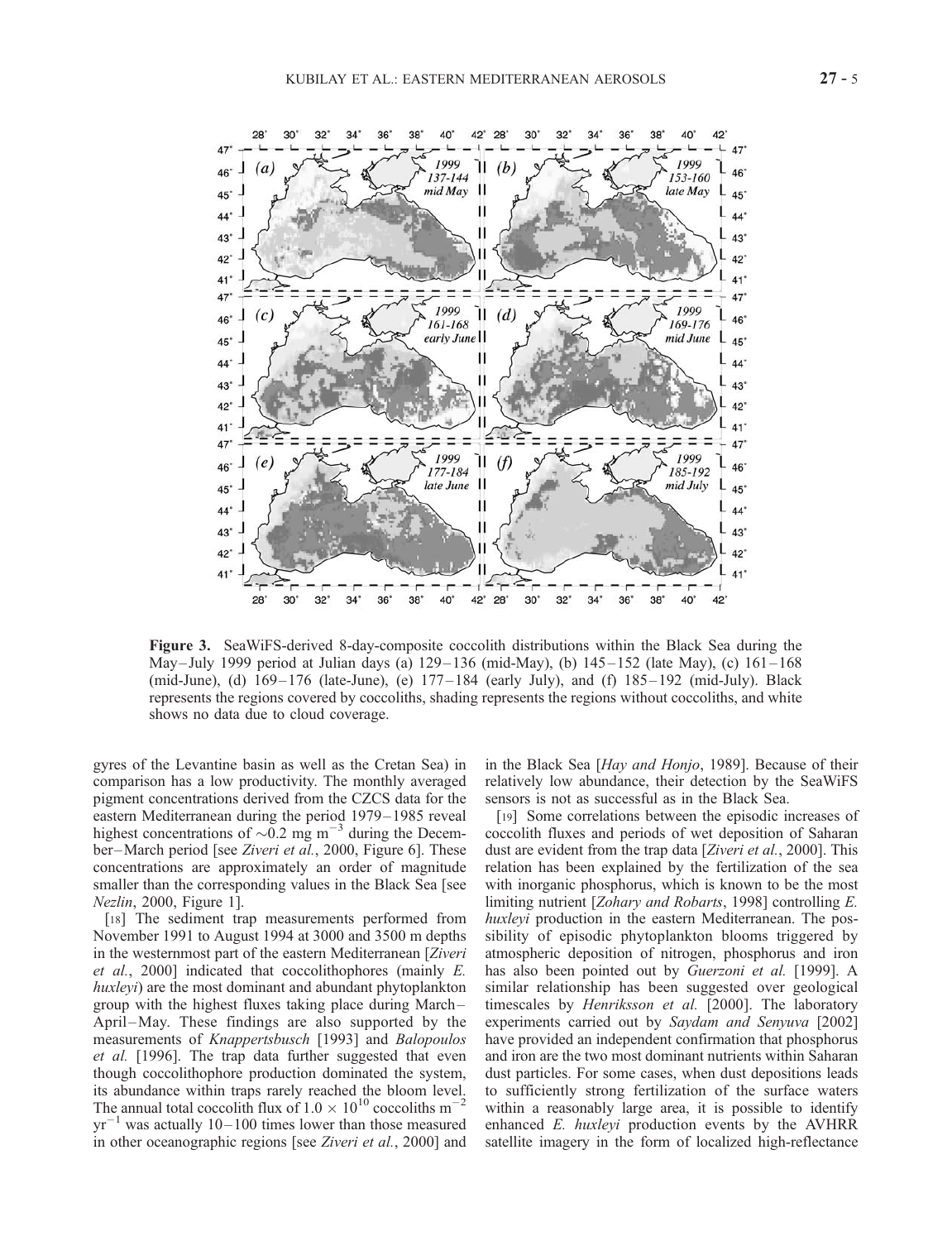

Figure 4. Distributions of (a) aerosol methanesulfonate (MSA in ng  $m^{-3}$ ) and (b) non-sea-salt (nss) sulfate concentrations (in  $\mu$ g m<sup>-3</sup>) in samples collected during January 1996 to December 1999 at Erdemli (Turkey) and Finokalia (Crete) shown by open circles and solid stars, respectively.

patches [Saydam and Polat, 1999]. In the subsequent sections, we will provide some case studies showing the impacts of such events on the increase of MSA concentrations at Erdemli and Finokalia.

# 4. Seasonal Variations of MSA and NSS-Sulfate Concentrations

[20] The variations of daily measured MSA and nsssulfate concentrations during the 4-year period from January 1996 up to the end of 1999 at Erdemli and Finokalia stations are shown in Figure 4. Two important features are immediately noticeable from these data sets: (1) Both indicate a clear signature of seasonal variations, with high summer to low winter values, and (2) the amplitude of variations at Erdemli are almost twice that of those detected at Finokalia. The mean concentrations of MSA over the measurement periods were  $44.6 \pm 48.5$  at Erdemli and 26.5  $\pm$  20.1 ng m<sup>-3</sup> at Finokalia. The corresponding nss-sulfate concentrations were 6.97  $\pm$  5.08 and 4.08  $\pm$  2.40 µg m<sup>-3</sup>. The presence of high standard deviations in the data, comparable to the mean values, indicates significant shortterm variability on the order of a few days to a week, especially during the spring and autumn transitions. The MSA concentrations at Erdemli acquired their peak values of greater than 200 ng  $m^{-3}$  in 1996, and around 150–200 ng  $m^{-3}$  in 1998 and 1999. High concentrations are consistently observed during late May and early June, and are

maintained throughout June and July (Figure 4a). These values are among the highest measured in the world (see Table 1). The peak concentrations during the same months are  $\sim$ 75–100 ng m<sup>-3</sup> at Finokalia.

[21] The level of winter-to-summer variations are reduced by 50% when all the data are pooled together to construct a composite, monthly mean annual data set which filters out short term variations. Even in this case, order of magnitude seasonal differences are evident in the data, especially at Erdemli (Figure 5a). The highest Erdemli MSA concentrations of  $\sim$ 100 ng m<sup>-3</sup> occur during June and July. They are almost double those observed in April-May and August-September, which signifies the initiation and termination phases of the enhanced E. huxleyi activity in the Black Sea, respectively. The December – January –February concentrations below 10 ng  $m^{-3}$ , on the other hand, are the lowest of the year. Instead of a Gaussian type distribution at Erdemli, the MSA concentrations at Finokalia maintain more or less a uniform level of around 40 ng  $m^{-3}$  during the June–September period with a slightly higher concentration  $(\sim 50 \text{ ng m}^{-3})$  in May. October and November are the only two months where the monthly mean MSA concentrations of Finokalia  $(\sim 30 \text{ ng m}^{-3})$  exceed those observed at Erdemli ( $\sim$ 20 ng m<sup>-3</sup>).

[22] The nss-sulfate concentrations follow similar trends (Figures 4b and 5b). The peak values at Erdemli exceed 20  $\mu$ g m<sup>-3</sup> every year; even values up to 35  $\mu$ g m<sup>-3</sup> are measured during the summer season (Figure 4b). The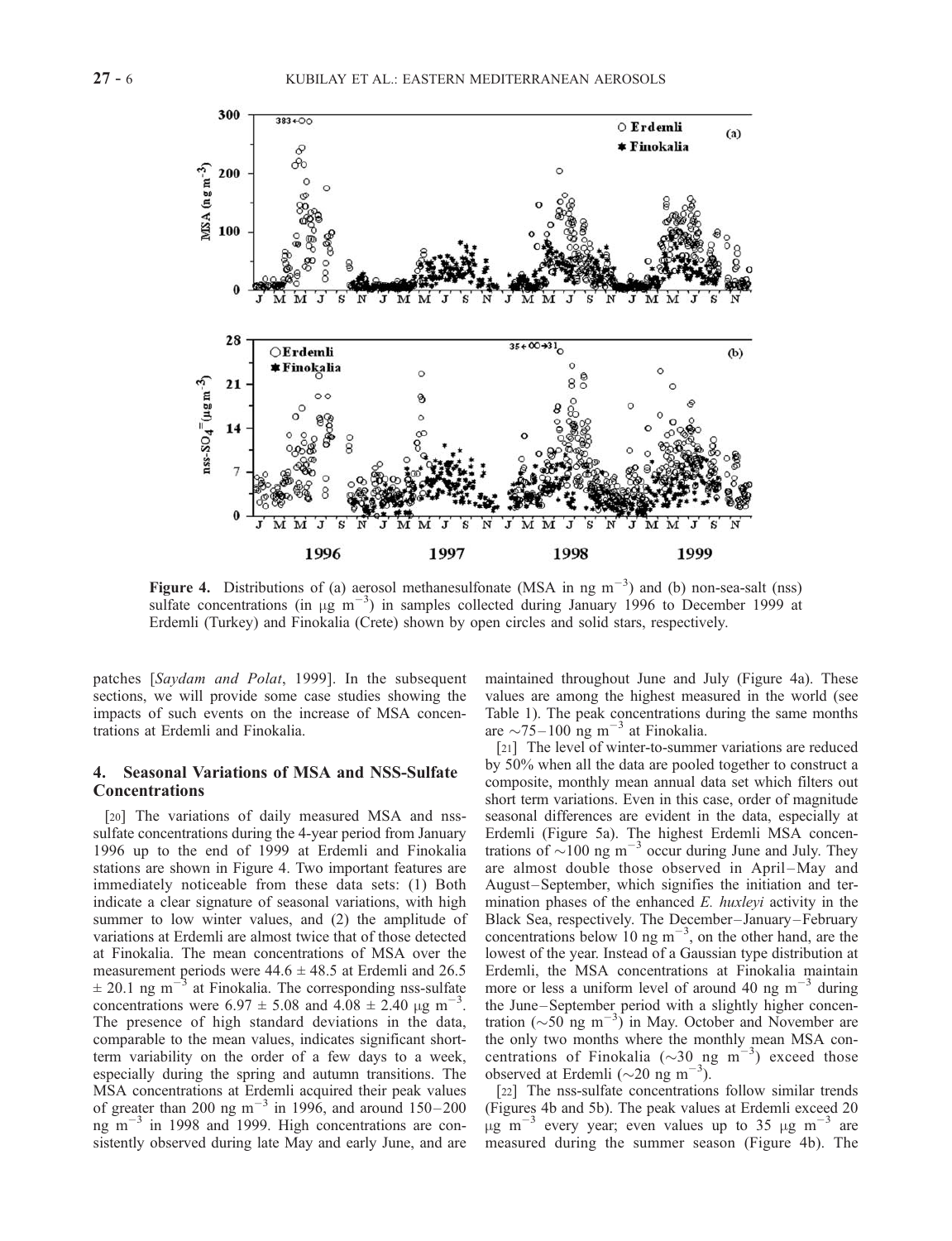

Figure 5. Monthly mean distributions of (a) aerosol methanesulfonate (MSA in ng  $m^{-3}$ ) and (b) nonsea-salt (nss) sulfate concentrations (in  $\mu$ g m<sup>-3</sup>) at Erdemli (Turkey) and Finokalia (Crete) shown by dotted and hatched bars, respectively. The monthly means are constructed by forming a composite annual data set.

corresponding maximum concentrations, on the other hand, are around  $10 \mu g m^{-3}$  at Finokalia. Once again, the concentrations are approximately halved in the composite, monthly averaged data sets (Figure 5b). From Table 1, it may be noted that the range of values of nss-sulfate concentrations are extremely high when compared with other data sets from different marine regions of the world. The Erdemli mean value of  $\sim$ 7  $\mu$ g m<sup>-3</sup> exceeds the values of the North Atlantic (Iceland) by almost 3 times, and is 20 times the values at some equatorial open Pacific and Antarctic stations. The monthly averaged MSA to nss-

sulfate percentage varies between a minimum of 0.2% in winter and a maximum of 1.2% in summer for both Erdemli and Finokalia. Such extremely low values throughout the year would suggest additional contributions of nss-sulfate by means of frequent incursions of pollutant air masses from the three continents surrounding the eastern Mediterranean Sea.

[23] Assuming that it can be extrapolated to summer temperatures and coastal marine atmosphere of the eastern Mediterranean, the empirical relation suggested by Bates et al. [1992] implies that more than 25% of the measured nss-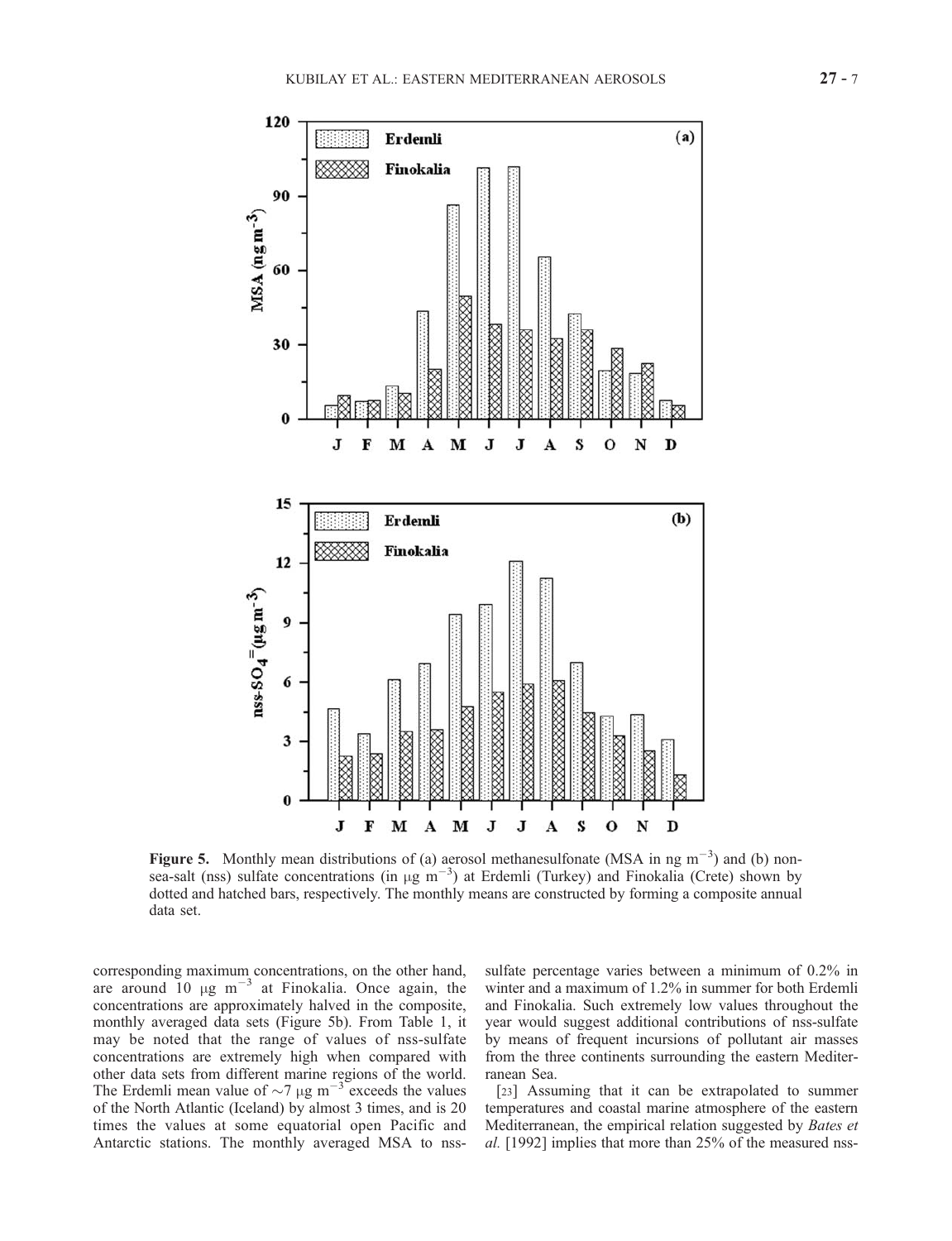

Figure 6. Monthly mean percent distributions for the biogenic contribution of nss-sulfate estimated by the empirical relation [Bates et al., 1992] at Erdemli (open circles) and Finokalia (solid stars).

sulfate at Erdemli is estimated to have a biogenic origin during summer (Figure 6). This contribution may be as high as  $\sim$  50% during July. The monthly mean biogenically derived nss-sulfate concentrations are about 2.5, 6.0 and 4.0  $\mu$ g m<sup>-3</sup>. for June, July, and August, respectively. The corresponding value of the biogenic contribution of nsssulfate at Finokalia is around 20% in July and is supported independently by the estimate of 26% from the DMS measurements at the same site [Kouvarakis et al., 2002]. This implies that the *Bates et al.* [1992] empirical relationship applies reasonably well for the eastern Mediterranean conditions. We note, however, that this simplistic approach may be questionable and subject to errors if MSA and nsssulfate are predominantly formed from complex heterogeneous processes [Davis et al., 1999; Legrand et al., 2001].

# 5. Influence of the Black Sea Late Spring-Summer Biological Production on the Aerosol Composition of the Eastern Mediterranean Atmosphere

[24] The back-trajectory analysis of local air masses suggests a clear connection between high biological production in the Black Sea and a considerable increase in the Erdemli and Finokalia MSA concentrations during the summer months. Here, we focus our attention to the June-July periods of 1998 and 1999 for which we have a common data set for both the Black Sea E. huxleyi bloom activities and sulfur aerosol concentrations at Erdemli and Finokalia. It has already been stated that June-July corresponded to maximum E. huxleyi populations in the Black Sea (see Figures 2 and 3).

### 5.1. Black Sea-Erdemli Teleconnection

#### 5.1.1. Summer 1998

[25] The back-trajectory analysis suggested three distinct periods of atmospheric boundary layer meridional transport from the Black Sea toward Erdemli during June 1998. These periods, as well as others during July and August, are indicated in Figure 7 by hatched bars superimposed on the temporal variations of MSA concentrations during March –August 1998. The first event persisted approximately for the first 10 days of the month, whereas the second and third ones were shorter and lasted for only 3 days during 16– 18 June and for 5 days during 26–30 June, respectively. The low-level boundary layer transport had a similar monthly structure in July as well. It continued during the first 8 days in July 1998, followed by two more weekly events during  $14-21$  July and  $25-31$  July 1998 with some interruptions in between. Thus, the overall



Figure 7. Temporal distribution of aerosol MSA concentrations (solid line) in samples collected during March –August 1998 at Erdemli (Turkey). Daily rain events are indicated by dotted lines. The periods of northerly transports from the Black Sea are shown by hatched bars.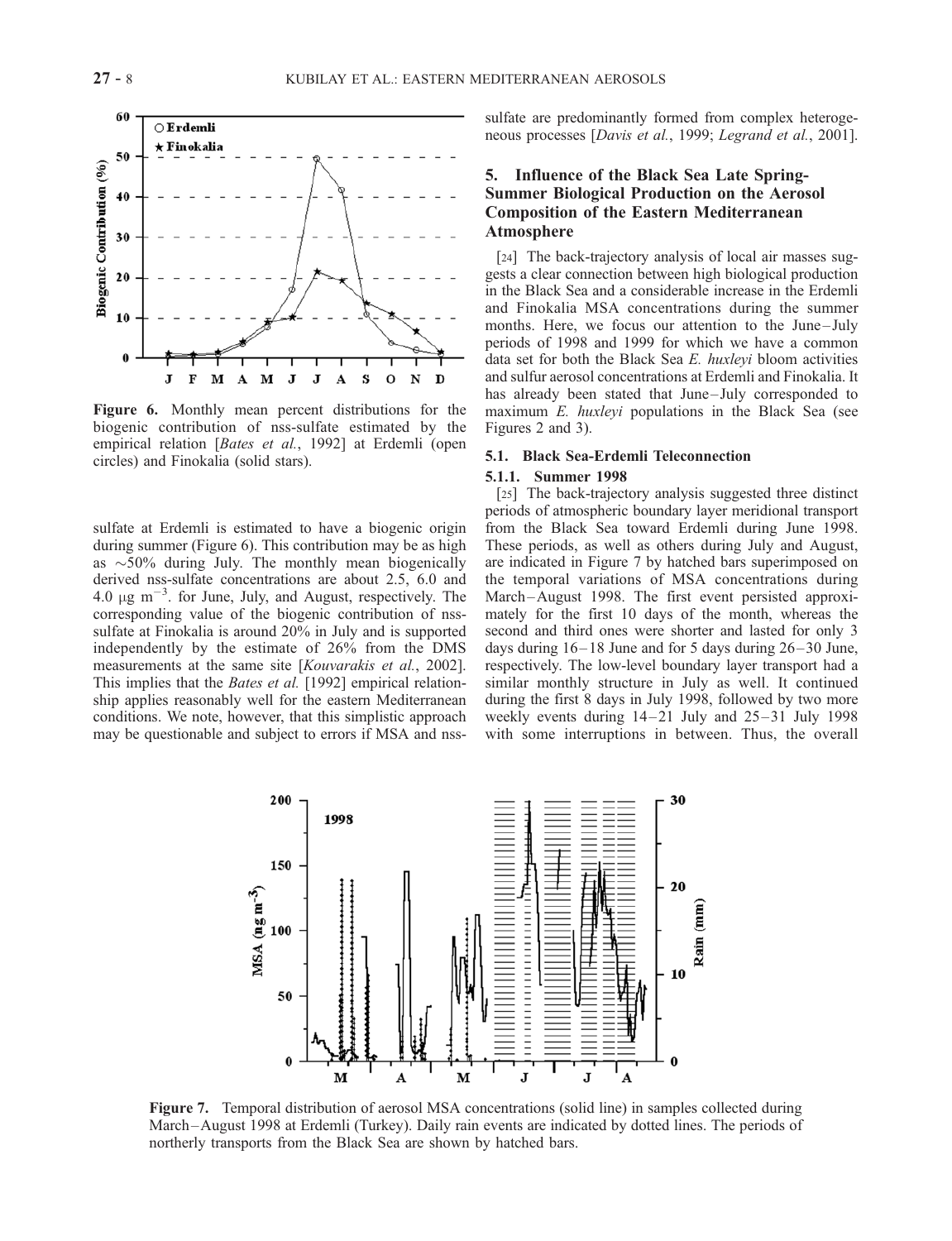

Figure 8. The 3-day air mass back trajectories showing the transport of air masses to the sampling sites at Erdemli and Finokalia from the Black Sea region at selected times during June– July 1998. For Erdemli, blue curves represent the trajectories for 2 – 6 June, green for 17 June, light blue for 23 June, red for 26– 30 June, and black for 1 –8 July 1998. For Finokalia, blue curves represent the trajectories for 5 – 7 June, red for 28– 30 June, and green for 22 and 28 July 1998.

duration of transport from the Black Sea amounts to roughly two thirds of this period. The trajectories from selected days of these events are shown in Figure 8. This period was completely dry, without any precipitation, as indicated by the rain data in Figure 7.

[26] June 1998 MSA and nss-sulfate measurements at Erdemli encompass only the period between 12 and 24 June. In this period, the MSA concentrations tended to increase gradually (cf. Figure 7) from the 3-day mean values of  $\sim$ 125 and  $\sim$ 135 ng m<sup>-3</sup> to the maximum value of 203 ng  $m<sup>-3</sup>$  during 18 June. The subsequent 3-day mean value of 151 ng m<sup> $=$ 3</sup> was then reduced to  $\sim$ 80 ng m<sup>-3</sup> during the next 3 days, when the transport from the Black Sea was temporarily interrupted (cf. Figure 7). The 13-day mean value for the whole measurement period corresponds to  $\sim$ 160 ng m<sup>-3</sup>. The MSA concentrations of 131 and 162 ng  $m^{-3}$  measured during 2–3 July 1998 seem to suggest that such high values also persisted during the last week of June.

[27] Figure 9 shows a specific example for such events on 12 June 1998. The high coccolith accumulations in the Black Sea are shown by the turquoise color relative to the dark blue coverage of the eastern Mediterranean representing the absence of any E. huxleyi bloom activity during the same period. As shown in Figure 9, the air mass trajectories link the Black Sea DMS production to high level MSA and nss-sulfate concentrations of 136 ng m<sup>-3</sup> and 12.2  $\mu$ g m<sup>-3</sup>, respectively, measured at Erdemli on 16 June 1998. The corresponding values of 47 and 5.1  $\mu$ g m<sup>-3</sup> measured at Finokalia do not suggest such an efficient teleconnection mechanism during this particular event. Figure 10 shows the

case a week later (24 June 1998) when the low-level transport from the Black Sea to the measurement sites has already shifted toward the northwest over the continental landmass. The MSA and nss-sulfate concentrations then decreased during this period to 59 ng m<sup>-3</sup> and 5.1  $\mu$ g m<sup>-3</sup>, respectively at Erdemli and to 47 ng  $\text{m}^{-3}$  and 8.4  $\mu$ g m<sup>-3</sup> at Finokalia.

[28] It is interesting to note that the reduction in the MSA values to an average value of 47 ng  $m<sup>-3</sup>$  during 8–13 July 1998 matches perfectly with the loss of teleconnection due to the diversion of low-level air transport from northerlies to west-northwesterlies, (i.e., from the Black Sea toward continental Europe), as shown in Figure 7. Once the northerly transport was established again in 14 July, the Black Sea-Erdemli teleconnection brings the MSA concentrations immediately back to their previous level. Their 15-day mean value during the second half of July is  $\sim$ 120 ng m<sup>-3</sup>. Following a gradual reduction of concentrations at the end of July, they remain more or less at a steady level around  $40-60$  ng m<sup>-3</sup> throughout August 1998. As stated in section 3, this period corresponds to the termination phase of the summer E. huxleyi bloom episode, even though some flagellate production might continue to take place within deeper parts of the euphotic zone below the seasonal thermocline.

#### 5.1.2. Summer 1999

[29] According to the air mass trajectory analysis (Figure 9), the teleconnection between the Black Sea and Erdemli is established in summer 1999 during the last week of May, following a 3-week-long transport from the south and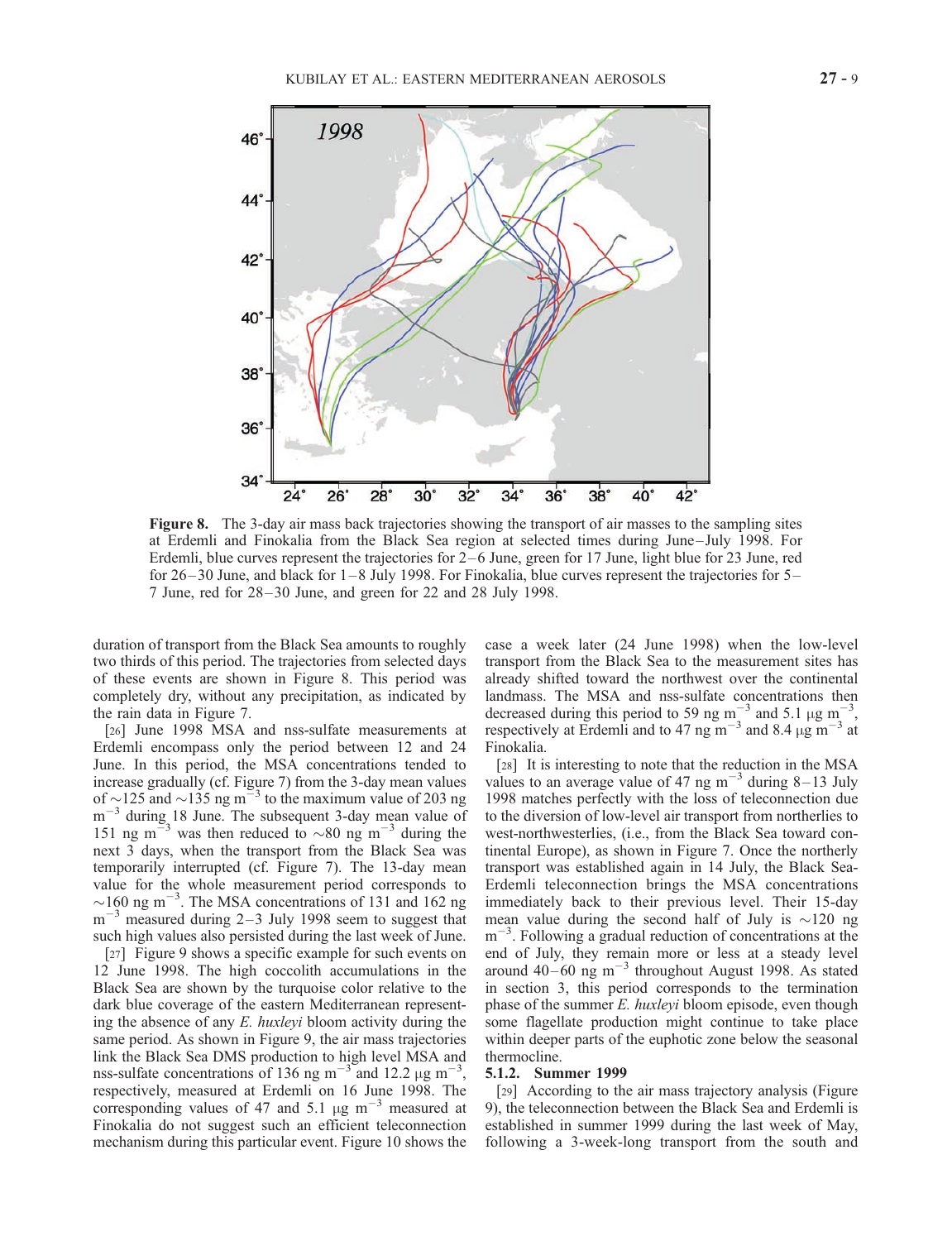

Figure 9. SeaWiFS true color image for 12 June 1998 (Julian day 163) for the Black Sea-Aegean Seaeastern Mediterranean Sea system. The enhanced *Emiliania huxleyi* bloom activity within the Black Sea is clearly depicted by the turquoise color, in contrast to the rest of the system shown by the dark blue color. Also superimposed on this picture are the 3-day air mass back trajectories for  $16-17$  June 1998.

southwest over the Sahara and the Mediterranean Sea. A composite of these summer northerly transport events superimposed on temporal variations of MSA concentrations is shown in Figure 12. The northerly transport lasts from 27 May to 9 June. Prior to the northerly transport, the background concentration at Erdemli was around 90 ng  $m^{-3}$ . This level of relatively high concentrations should be

maintained due to local production, as will be described in more details in section 6. The MSA concentrations attained a mean value of  $\sim$ 110 ng m<sup>-3</sup> during 27 May to 9 June 1999. Following an interruption period of  $9-12$ June, it persists during the rest of June and within the first half of July 1999 except two more short-term interruption events (Figure 12). The short-term shift in the air mass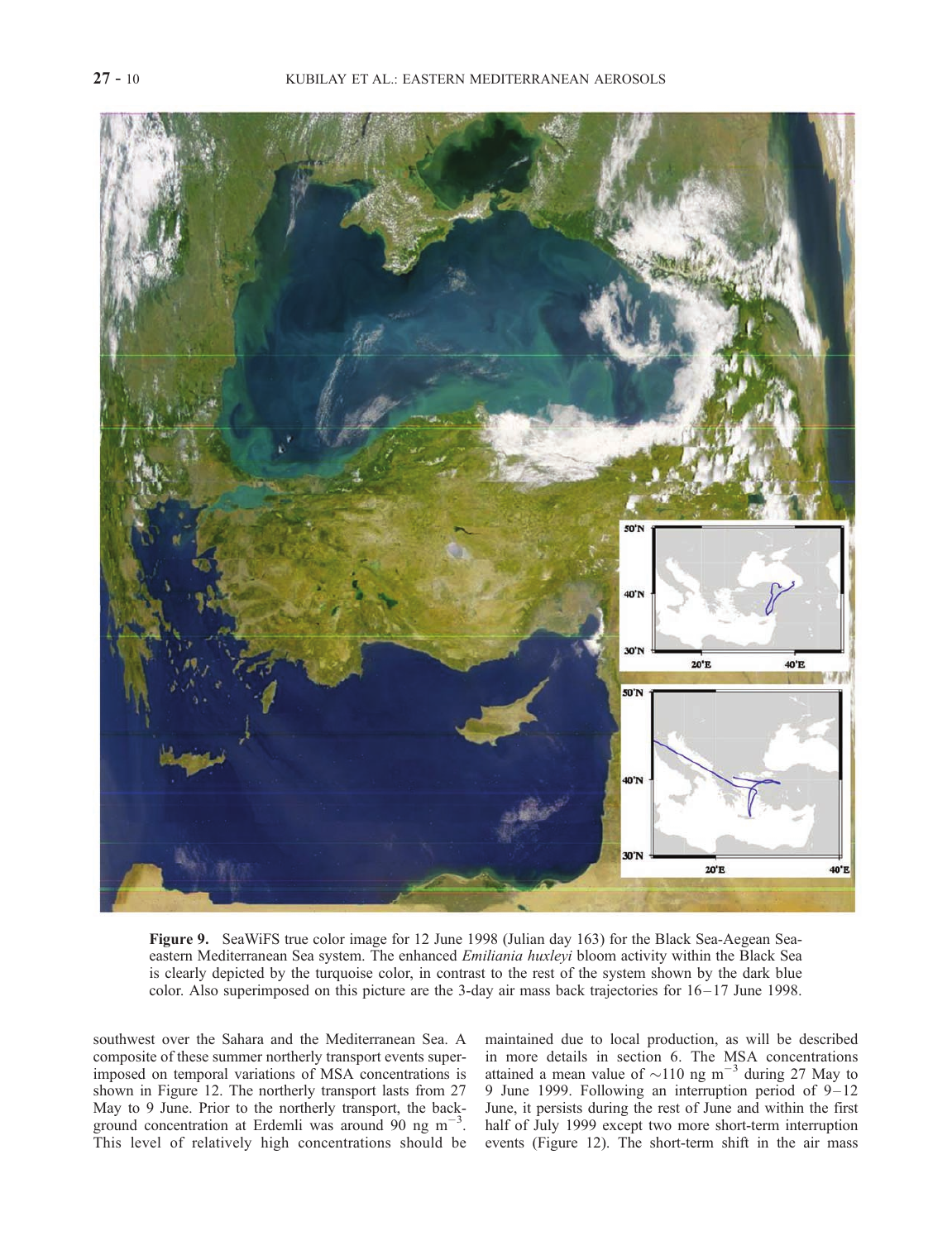

Figure 10. The 3-day air mass back trajectories showing the transport of air masses to the sampling sites at Erdemli (left) and Finokalia (right) from continental Europe on 24 June 1998.

trajectories was immediately seen in the Erdemli MSA concentrations by an almost  $50\%$  reduction to  $50-60$  ng  $m^{-3}$  during 9–12 June 1999. A similar reduction was also seen to take place during  $18-20$  June and  $25-27$  June as a result of other diversions in the trajectory path from the Black Sea. Otherwise, the MSA concentrations remained around  $100-120$  ng m<sup>-3</sup> in June and the first week of July with the highest measured values of  $\sim$ 150 ng m<sup>-3</sup> on 21 June and  $11-12$  July 1999. Following a short interruption of the transport from the Black Sea and subsequent decrease in MSA concentrations during 16– 19 July, the teleconnection and higher levels of MSA concentrations persist another week within the second half of July. The Erdemli MSA concentrations increases from  $\sim 60$  to  $\sim 110$  ng m<sup>-3</sup> during this event. Thereafter, as in the case of previous year, the concentrations decrease gradually in August.

#### 5.2. Black Sea-Finokalia Teleconnection

[30] The air mass back-trajectory analyses at Finokalia indicated that low level air transport dominated preferentially from the Western Mediterranean during May –July 1998 and 1999. Finokalia was therefore not affected to the same degree by the Black Sea biogenic transport as Erdemli. During 1998, the teleconnection with the Black Sea is established only occasionally during  $8-14$  May,  $4-7$ June,  $27$  June to  $2$  July, and  $19-31$  July (Figure 8). Following the relatively lower values of  $\sim$ 30 ng m<sup>-3</sup> during 1-3 June, the MSA concentrations increased to the mean value of  $62$  ng m<sup>-3</sup> during the 4-7 June transport event. Thereafter, they decreased slightly to the mean value of  $\sim$ 45 ng  $m^{-3}$  during the rest of June, except with a slight increase to  $\sim$  55 ng m<sup>-3</sup> during the week teleconnection event of late June –early July. The rest of July 1998 is characterized by MSA concentrations of less than 30 ng m<sup>-3</sup>.

[31] The northerly air mass trajectories were also observed occasionally during  $7-11$ ,  $14-17$ , and  $26-27$  June 1999 and 5 – 9, 12 –14, and 17– 20 July 1999 (Figure 11). The first two events in June ensured MSA concentrations above 50 ng  $m^{-3}$  with a maximum value of 80 ng m<sup>-3</sup> being measured on 7 July 1999. The MSA concentrations typically varied between 20 and 30 ng  $m^{-3}$  during the rest of June and early July with some occasional daily values up to 40 ng m<sup>-3</sup>. Two peak values of 74 and 81 ng  $m^{-3}$  measured during 12 and 20

July coincided with short-term episodic transports from the Black Sea.

[32] The air mass trajectory analysis for Erdemli and Finokalia therefore points to an unprecedented influence of Black Sea biological production on the eastern Mediterranean sulfur budget. This interaction allows us to provide a more definitive interpretation for the causes of temporal and spatial variabilities observed in the summer MSA measurements of the eastern Mediterranean. The fact that the Finokalia site is not influenced by air masses from the Black Sea as frequently as the Erdemli site would explain its relatively lower observed concentrations during the summer months.

# 6. Contribution of Saharan Dust Events to Oceanic Production of Atmospheric Sulfur

[33] The contribution of Saharan-based aeolian supply of nutrients on the generation of the toxic dinoflagellate Gymnodinium breve blooms along the west Florida shelf and the eastern Gulf of Mexico has been recently reported by Walsh and Steidinger [2001] and Lenes et al. [2001]. Our analysis of the data during spring months of 1998 and 1999 also seems to suggest contribution of Saharan-based aeolian supply to increase in the MSA concentrations of the eastern Mediterranean atmosphere. Their link is established by temporal enhancement of DMS production of the eastern Mediterranean surface layer through its fertilization by wet deposition of phosphate, iron, and other nutrients supplied during these dust transports events.

[34] Two sets of 3-day back trajectories shown in Figure 13a indicate that the entire eastern parts of the eastern Mediterranean Sea are influenced by two simultaneous Saharan dust transport events during the first half of May 1998. The Saharan dust supply, commenced at the beginning of the month (implied by similar back trajectories as in Figure 13a), is deposited eventually over the basin as indicated by precipitation monitored at the local meteorological station near the Erdemli site during 9 and 10 May 1998 (cf. Figure 7). The precipitation should affect different areas of the basin at different time intervals and therefore should lead to a longer period of deposition of dust particles with a subsequent increase in phytoplankton production.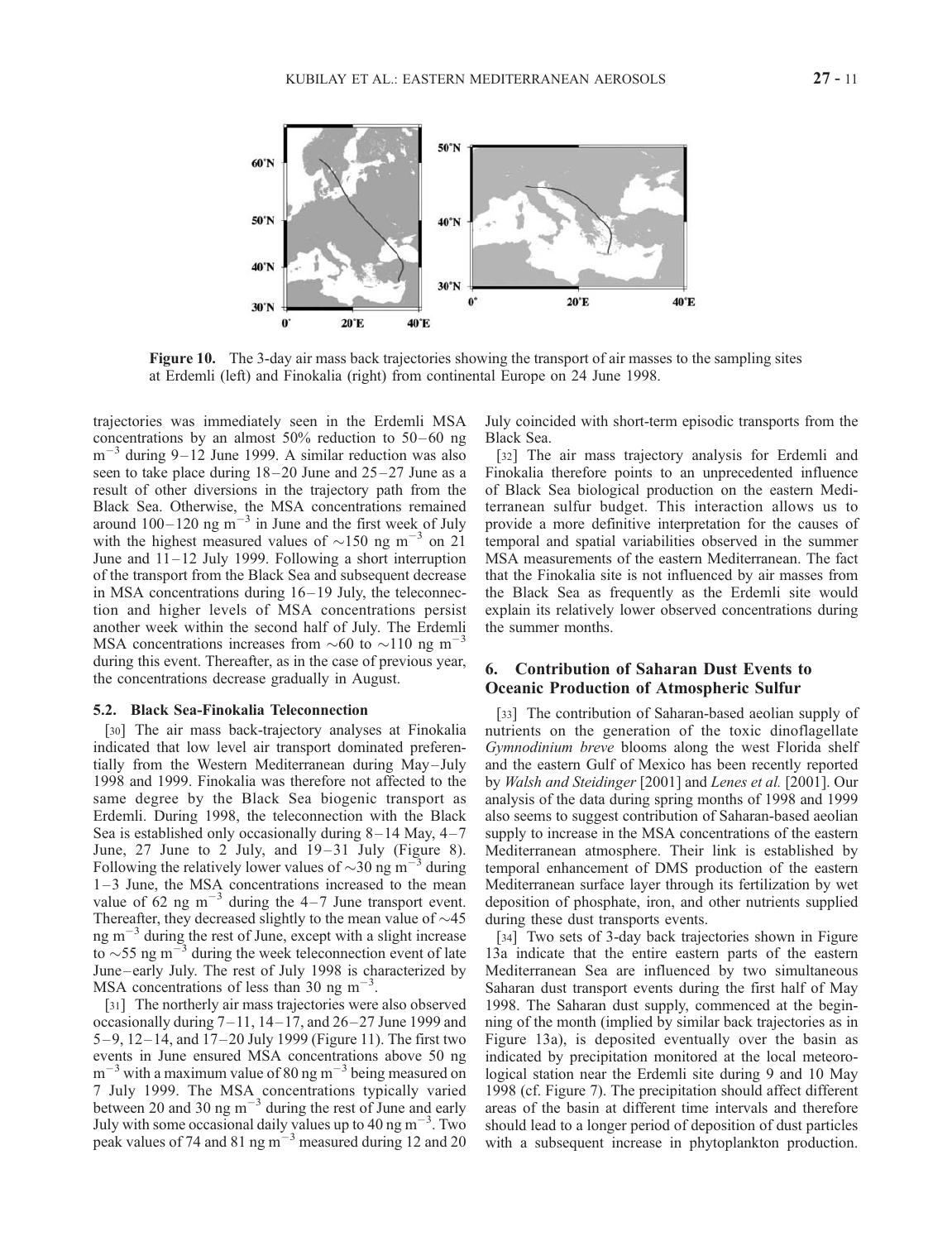

Figure 11. Same as Figure 8 except for June– July 1999. For Erdemli, red curves represent the trajectories for 28 –30 May, blue for selected days during 1 – 29 June, and green for 5– 14 July 1999. For Finokalia, violet curves represent the trajectories for 7, 9, 14, 17, and 26 June, and yellow for 6, 9, 14, 17, and 19 July 1999.

These sequences of events are seen in an abrupt increase in MSA concentrations from  $\sim$ 10–20 ng m<sup>-3</sup> measured during the first 10 days of May to 60 ng  $\text{m}^{-3}$  at Finokalia and 95 ng m<sup> $-3$ </sup> at Erdemli during 11 May 1998 (cf. Figure 7). The next event took place a week later. Following the precipitation recorded at Erdemli during  $18-20$  May, the MSA concentrations increased even further to 72 ng  $\text{m}^{-3}$  at Finokalia and 111 ng m<sup>-3</sup> at Erdemli during 22-23 May

1998. The precipitation seemed to have a temporally adverse effect on sulfur aerosols by reducing their concentrations via wet deposition scavenging. For example, the 3 day mean MSA concentrations of  $\frac{79}{9}$  ng m<sup>-3</sup> during 15-17 May prior to the precipitation event at Erdemli decreased to the mean value of 55 ng  $m^{-3}$  at the time of the precipitation event (18–20 May), and then increased to the 3-day mean value of 111 ng m<sup> $-3$ </sup> during 22–24 May 1998 (cf. Figure 7).



Figure 12. Temporal distribution of aerosol MSA concentrations (continuous line) in samples collected during March –August 1999 at Erdemli (Turkey). Daily rain events are indicated by dotted lines. The periods of northerly transports from the Black Sea are shown by hatched bars.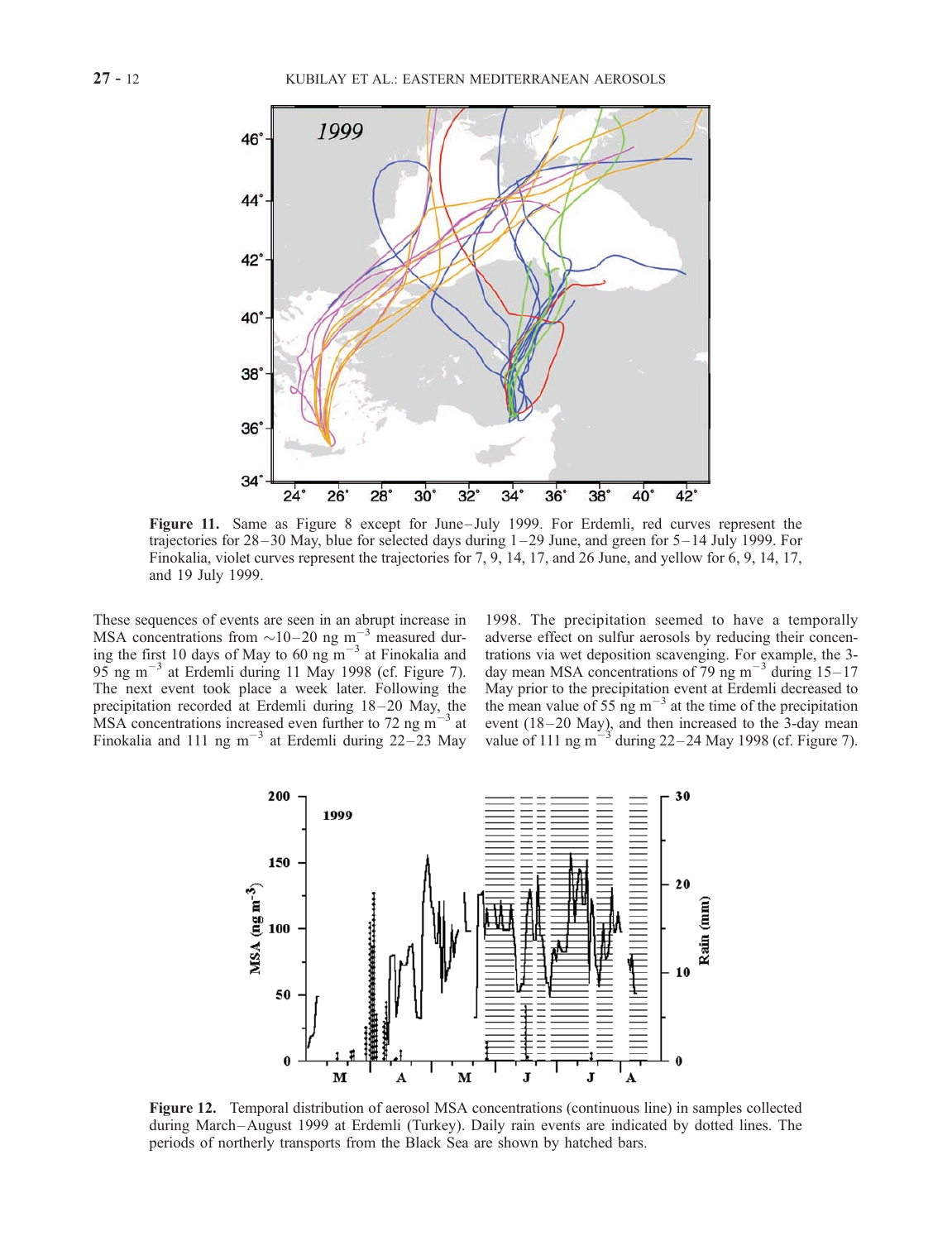

Figure 13. The 3-day air mass back trajectories suggesting Saharan-originated mineral dust transport to the sampling sites at Erdemli and Finokalia with long fetch over the eastern Mediterranean Sea during (a) 11 and 17 May 1998 and (b) 18 and 27 April 1999.

A similar event was also observed to take place in April 1998 at Erdemli. The MSA concentrations, which had already elevated to 74 ng  $m^{-3}$  during 13-14 April, have reduced sharply to the mean value of 10 ng  $m^{-3}$  during 15– 16 April at the time of precipitation, and then increased to a mean value of 145 ng  $m^{-3}$  within the next 3 days.

[35] Depending on the direction of air masses across the eastern Mediterranean Sea and patchiness of precipitation associated with local meteorological conditions, the Saharan-derived production will exhibit some variability over the basin. Figure 13b shows an example for a dust transport and deposition event during April 1999 that increases the MSA concentrations only at Erdemli, while the Cretan side remains unaffected. Following the dust transport during the first week of April 1999 and subsequent wet deposition on 7-8 April, the Erdemli MSA concentrations reduced first to 12 ng  $m^{-3}$  then increased up to 79 ng  $m^{-3}$  during 9–11 April (cf. Figure 12). As the Saharanbased dust transport continued to affect the Levantine basin, the next rain event reduced the MSA concentrations temporarily to 33 ng  $m^{-3}$  during 13–14 April. The concentrations then increased to a mean value of  $72$  ng m<sup>-3</sup> during 16–18 April, and 87 ng  $m^{-3}$  during the following 3 days (cf. Figure 12). The corresponding MSA concentrations at Finokalia during the same period, on the other hand, were not more than 20 ng m<sup>-3</sup>. They increased gradually to  $\sim$ 150 ng m<sup>-3</sup> during 27–29 April at Erdemli, while the Finokalia concentrations did not exceed  $30-40$  ng m<sup>-3</sup> during the same time period. In addition to poor local production, the Finokalia

site does not receive marine originated sulfur aerosols from the western basin due to its poor biological productivity.

### 7. Summary and Conclusions

[36] The present work reports for the first time the results from a 4-year-long time series on MSA and nss-sulfate concentrations in the easternmost part of the eastern Mediterranean. The origin of unexpectedly high sulfate aerosol productions over this very poor productive sea is elucidated. Our analyses are based on the measurements at two coastal sites, one located near Erdemli, along the Mediterranean coast of Turkey, representative of the northeastern part of the Levantine basin of the eastern Mediterranean, and the other located on the island of Crete, almost 1000 km west of Erdemli, representative of the western basin of the eastern Mediterranean. These data sets are complemented by Sea-WiFS time series data in order to relate their temporal variations to biological production in the region. Air mass back-trajectory analyses was also used to explain these variations in terms of local versus remote biogenic sources.

[37] The measurements at Erdemli suggest high (>150 ng  $m^{-3}$ ) MSA concentrations during June–July of each year. Even monthly mean values of  $\sim 100$  ng m<sup>-3</sup> obtained from the composite data set exceed many of those measured globally. The corresponding biogenically derived monthly mean nss-sulfate concentrations are  $\sim$ 2.5, 6.0, and 4.0  $\mu$ g  $m<sup>-3</sup>$  for June, July, and August. Again, high values detected suggest a very efficient ocean-atmosphere coupling of the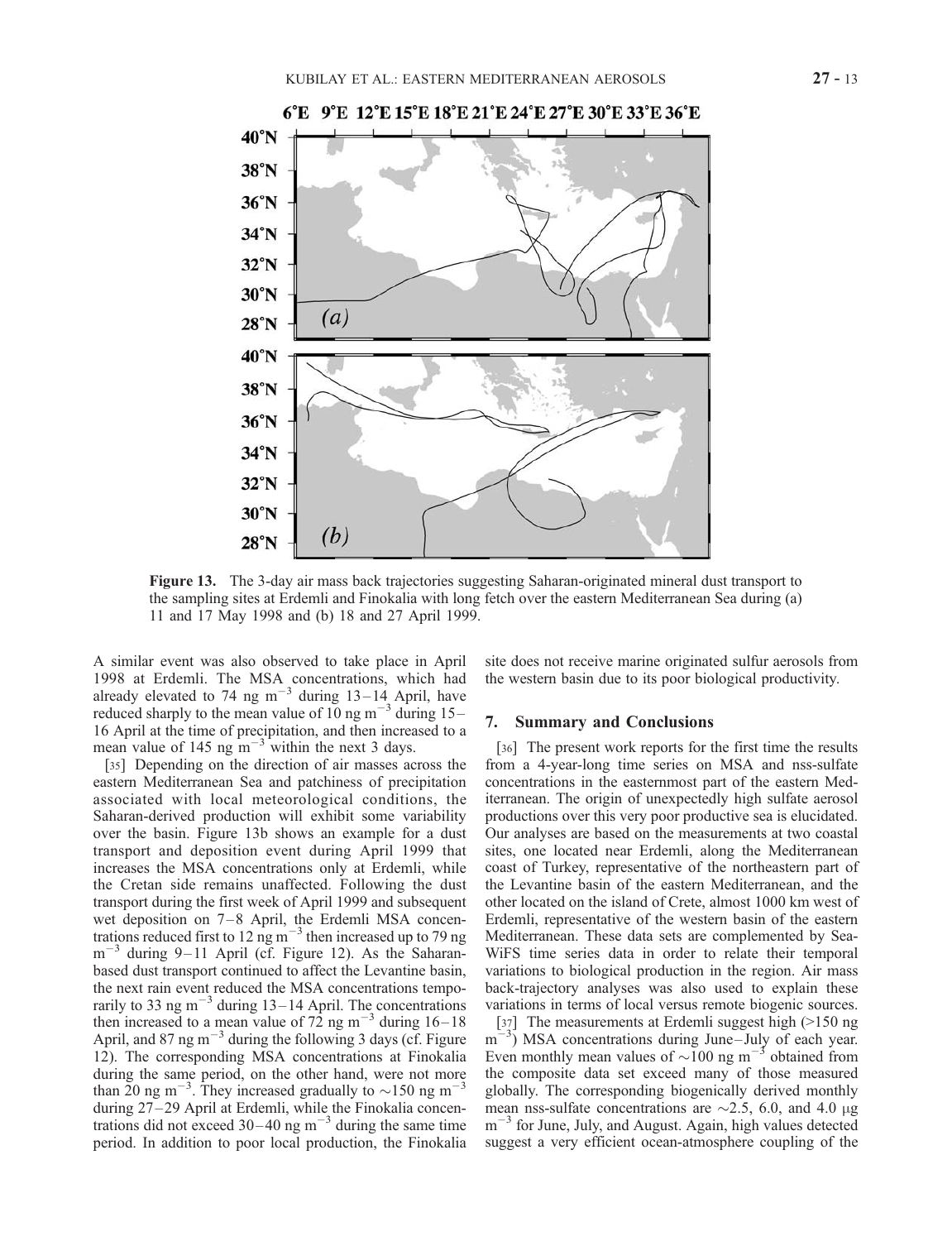sulfur cycling and lateral transport over the region. One of the key factors contributing to such high sulfate aerosol concentrations over the northeastern part of the eastern Mediterranean is the persistence of northerly low-level boundary layer atmospheric transport prevailing over the region during the summer months. The other main factor is the presence of high and almost continuous phytoplankton production over the entire Black Sea as a result of its intense eutrophication that developed within the last 2 decades. DMS-producing species (such as coccolithophorids, flagellates, etc.) constitute a major part of the total phytoplankton community. Therefore the Black Sea serves as a year-round active source for the generation of sulfate aerosols within its atmosphere. It would not, therefore, be surprising to measure higher MSA and nss-sulfate concentrations over the Black Sea when compared to the northeastern Levantine basin. However, no such measurements are yet available.

[38] The summer is not a particularly productive season for the Black Sea. The most abundant phytoplankton species prone to sulfate production in this season are the coccolithophorids E. huxleyi. The SeaWiFS mean normalized water leaving radiance data suggests its basinwide blooming within the surface mixed layer during June and July every year. This activity is further complemented by subsurface flagellate production below the seasonal thermocline. The low-level meridional atmospheric transport therefore carries sulfate aerosols, generated as a byproduct of summer biological production, over Anotolia into the marine atmosphere of the northern Levantine Sea. This process occurring approximately from the end of May to the end of September. However, the western basin of the eastern Mediterranean around the island of Crete does not receive sulfate containing aerosol from the remote Black Sea. The peculiar regional atmospheric circulation systems over the Black Sea-Aegean Sea-eastern Mediterranean Sea region can only sustain approximately half of the lateral aerosol flux supplied to the northeastern Levantine basin. In the summer months, the total absence of precipitation ensures that there are no losses through wet depositions. The region is also usually characterized by weak winds. Sulfate aerosol concentrations can therefore be present at high levels during the summer months. More time series measurements at additional sites between Erdemli and Finokalia are needed to more precisely resolve the spatial variability.

[39] The lateral aerosol supply from the Black Sea terminates after September as the direction of low level air transport is shifted preferentially to westerlies during the autumn and winter months. As both the eastern Mediterranean (the local source) and the Western Mediterranean (the remote source) do not possess any appreciable biogenic production during these seasons, the MSA and biogenically derived nss-sulfate concentrations remain at their lowest concentrations both at Erdemli and Finokalia. The estimated biologically derived nss-sulfate concentrations are negligible from October to April, while the presence of more than 3  $\mu$ g m<sup>-3</sup> monthly averaged total nss-sulfate concentrations suggests substantial aerosol supply from anthropogenic sources of continental Europe.

[40] The data reveal considerable short-term variability (weekly) in the MSA and nss-sulfate concentrations during spring months. A closer inspection of the data suggests that these variations in fact correspond to atmospheric and oceanic events triggered by episodic Saharan dust storms over the eastern Mediterranean. Although such storms may occur over the year, only those concurrent with sufficient but short-term rainfalls and dissolution of aeolian nutrients in the water are biogenically important. Short-term rainfall is necessary for wet deposition of dust minerals; longer duration rainfalls, as in the winter months, may lead to a complete washout of sulfate aerosol particles from the atmosphere. April–May is the most favorable periods for such events. When the MSA, air trajectory, and rainfall data are evaluated, it is apparent that Saharan dust particles are first transported over the sea, then undergo wet deposition. The rainy period coincides with an immediate drop in MSA concentrations due to washout. However, as soon as the rain stops, MSA concentrations revert back to their prerainfall concentration, which can only be possible through local biogenic production as a response to fertilization of the surface waters by dust minerals. The Erdemli data suggests two or three such events per month during April–May periods.

[41] In the current study, we highlight a series of processes working concurrently to explain the variations of aerosol sulfate concentrations within the eastern Mediterranean atmosphere. As the region offers a relatively closed system with a very strong signatures in the ocean-atmosphere sulfate cycling, it may serve as an ideal environment to carry out more detailed interdisciplinary studies to understand the details of the many processes of global importance controlling the functioning of the sulfate cycling from oceanographic, atmospheric, and climatic perspectives.

[42] **Acknowledgments.** This study was funded by Middle East Technical University (METU), AFP-2001-07-01-01 Project, the Turkish Scientific and Technical Research Council (TUBITAK), 100Y121 Project, the World Meteorological Organization (WMO) through special service agreements between WMO and N. Kubilay (5.115/A/CNS and 18.637/A/CNS), and the EU project ADIOS (EVK3-CT-2000-00035). It is a contribution to the Black Sea-ODBMS Project sponsored by the NATO Science for Peace Program. Mustafa Koçak benefited from a research fellowship of START to work at the University of Crete. Nikos Mihalopoulos acknowledges the travel support provided by TUBITAK during his visit to Erdemli. We thank Emin Özsoy for making available the ECMWF trajectory analyses through collaboration with the Turkish State Meteorological Office. We would also like to thank Dennis Savoie for compiling the data set used in Table 1. The SeaWiFS Project, and the Distributed Active Archive Center at the Goddard Space Flight Center, are thanked for the production and distribution of the data. The comments by two anonymous reviewers were helpful to clarify several points in the manuscript.

#### References

- Azov, Y., Eastern Mediterranean: A Marine desert?, Mar. Poll. Bull., 23, 225 – 232, 1991.
- Baboukas, E. D., M. Kanakidou, and N. Mihalopoulos, Carboxylic acids in gas and particulate phase above the Atlantic Ocean, J. Geophys. Res.,  $\overline{105}$ , 14,459 – 14,471, 2000.
- Balopoulos, E., et al., A synthesis of preliminary results from multidisciplinary oceanographic studies in the South Aegean Sea and the straits of Cretan Arc (abstract), paper presented at Second Workshop of the Mediterranean Target Project, sponsor, Crete, Greece, 1996.
- Bates, T. S., J. A. Calhoun, and P. K. Quinn, Variations in the methanesulfonate to sulfate molar ratio in submicrometer marine aerosol particles over the south Pacific ocean, J. Geophys. Res., 97, 9859–9865, 1992.
- Benli, H., Investigation of plankton distribution in the southern Black Sea and its effect on particle flux, in Particle Flux in the Ocean, edited by E. T.